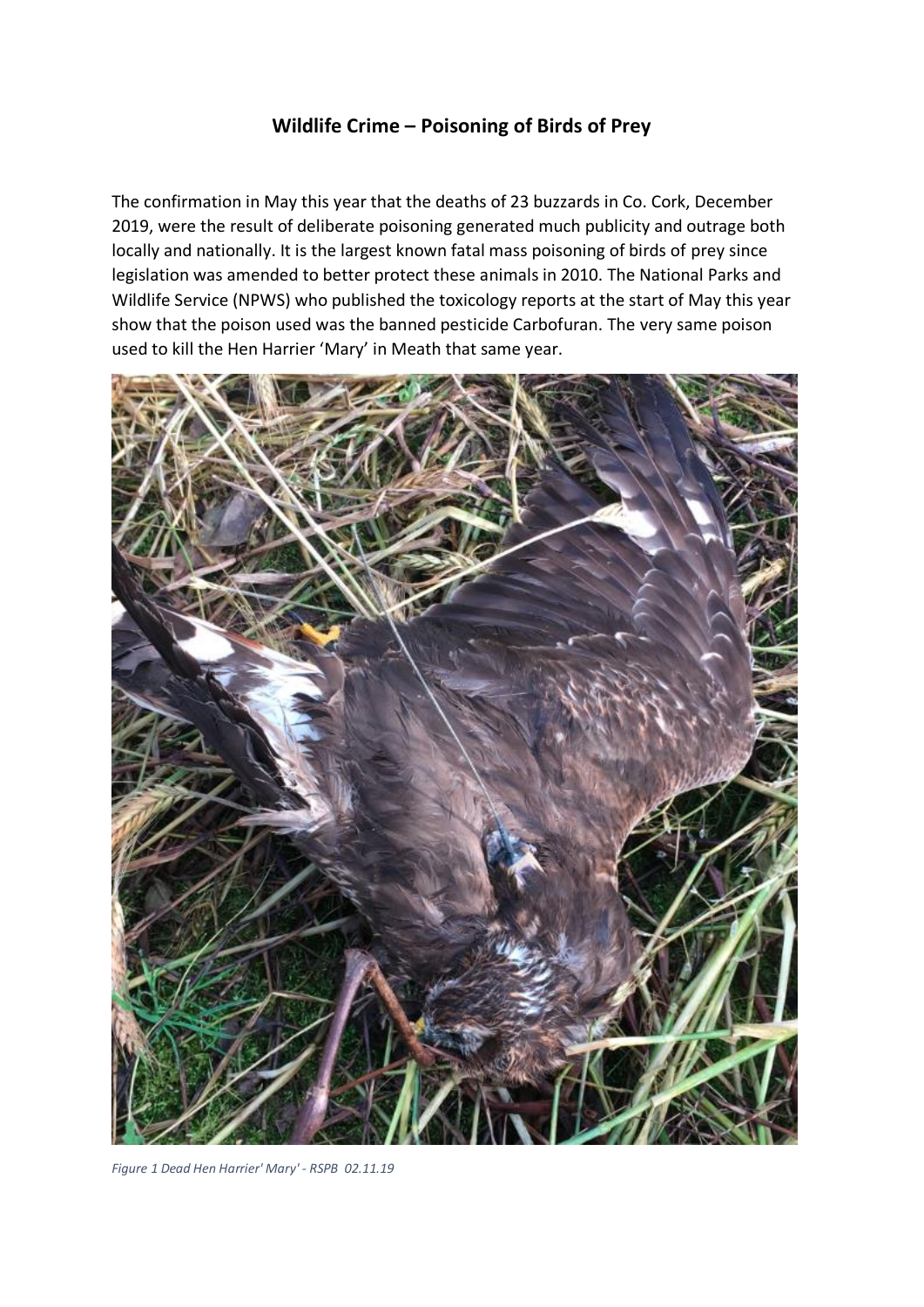At the time of being published, no one has been held responsible for either poisoning in Cork or Meath. Although the NPWS are confident that both were deliberate acts the delay of time between the poisoned birds being discovered and confirmation of toxicology reports will make finding the perpetrators far more difficult.

In both cases confirmation of such acts of wildlife crime were only made public months after the event. The poisoning of 'Mary' happened in November 2019 with the cause of death being made public in March 2020.

Such poisoning events not only threaten our wildlife they are toxic and just as lethal to the general public.

Carbofuran, commonly found as Furadan, is a lethal pesticide that was used to control insects, mites and nematodes in soil before it was banned in Ireland and the EU in 2009. Its toxicity is quite remarkable; a quarter of a teaspoon can kill an adult human and a single grain of the substance can kill a bird of prey.

Between 2011 and 2019, this specific poison has killed 55 birds of prey in Ireland. Our neighbours in the United Kingdom have also suffered significant loss of birds of prey to this poison. More worryingly a report from Scotland in 2012 found that the deaths of golden eagles and white-tailed sea eagles could be linked to Carbofuran sent from Ireland. In 2011, a gamekeeper in Scotland was found to possess 10kg of Carbofuran, this amount would be enough to kill every bird of prey in the United Kingdom. Reports like these show that there is not only enough of a supply of this pesticide to satisfy the criminal demand for persecution of wildlife in Ireland but also for the UK.

When the Department of Agriculture, Food and Nature was asked about the regulations towards the ownership and use of biocides (chemical substances intended to kill living things, for example weeds and pests) they assured us that Cross Compliance inspections are mandatory for farmers who receive payments under the Basic Payment Scheme and these Cross Compliance inspections incorporate the storage and use of biocides. Relating to deregistered pesticides or plant protection products (PPP), it is not illegal to have these in your possession as long as it can be proven via records that none of these biocides have been used or purchased since they became hazardous waste. Advice is then given on how to dispose of these chemicals properly (Hazardous Waste Collection scheme) and a follow up inspection will take place depending on the severity of the issue. The Department believes that if the possession of these deregistered PPP were to be made illegal that it would encourage the improper disposal or storage of the chemicals which would lead to further environmental problems.

The persecution of those responsible for the killing of birds of prey and other animals using biocides, whether illegal or not, is very rare. Similarly reporting cases and establishing exactly how many birds are killed is a nearly impossible task. In 2011, a protocol for dealing with suspected poisoning or persecution incidents was agreed between the National Parks & Wildlife Service, the Veterinary Laboratory Service and The State Laboratory. The NPWS Bird of Prey Persecution and Poisoning Database was also set up in 2011. The idea of this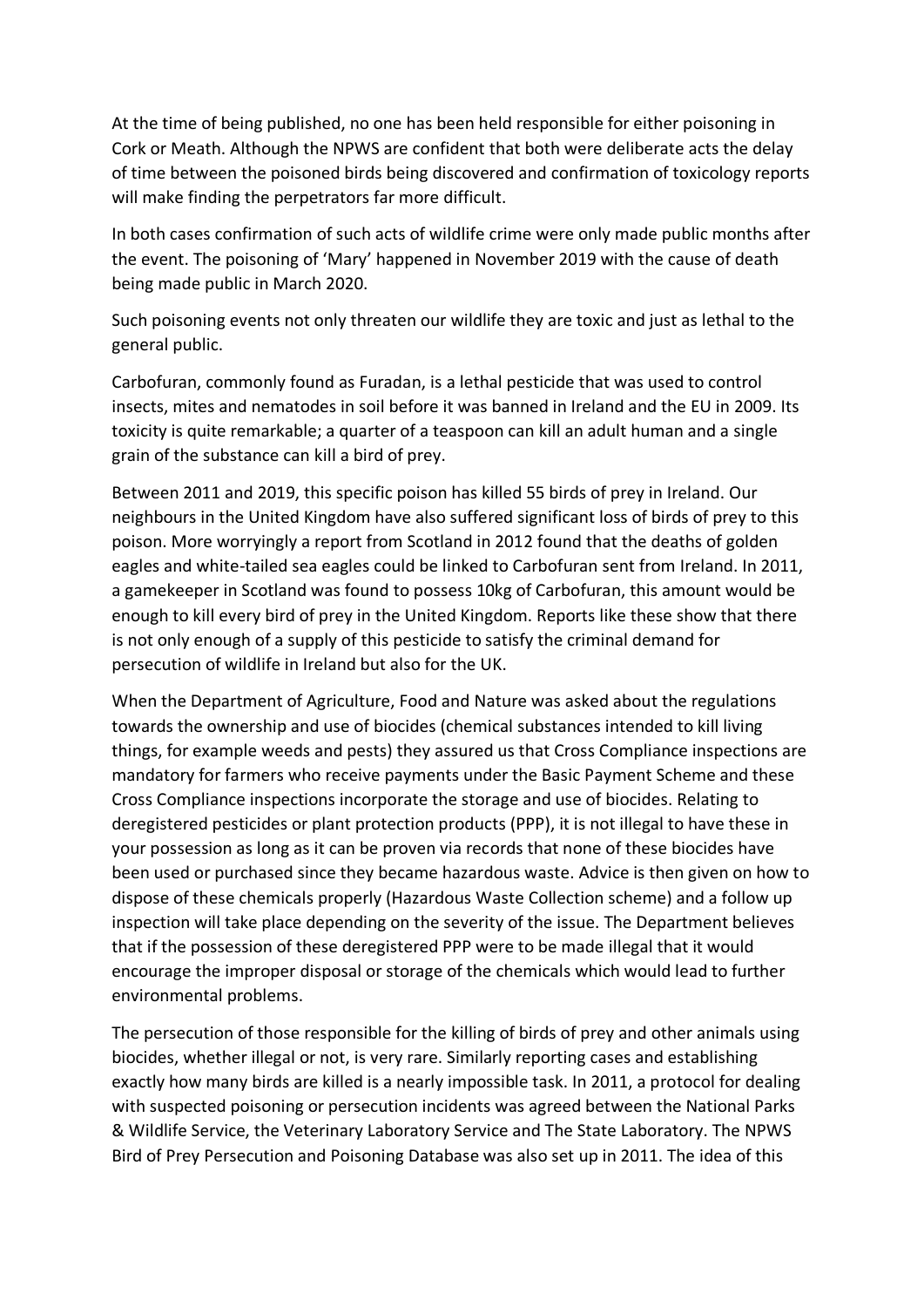protocol is to have a network where victims of poisoning can be found, the origin and identity of this poison can be traced, and the authorities can be notified appropriately.



*Figure 2 Dead Buzzard, Cork, IRSG 00.12.19*

If highly dangerous and illegal poisons such as Carbofuran are being used as bait to kill birds of prey, the knock-on effects of using such a potent poison could lead to the accidental death or illness of people, and this does not just apply to Carbofuran. This goes for any pesticide, whether legal or not, that is used irresponsibly. These chemicals are called biocides for a reason, and they should never just be haphazardly thrown into an ecosystem in a large quantity.

There are clearly flaws in the current set-up for reporting wildlife crime, with some conservation bodies calling for a wildlife crime unit to be established. But some simple changes to the existing process could help too. The establishing of sources of illegal biocides or implementing new education strategies on the dangers of these chemicals could also reduce their reckless use. Better still, the official confirmation of poisoning incidents could be expedited to better help find and prosecute those responsible. This is something that has already been established with the recent spate of poisoned dogs.

On the 4th of June this year the Search and Rescue Dog Association (SARDA) Ireland posted on social media that Bonnie, a trainee trailing dog died after eating poison bait intended to target wildlife in the foothills of the Knockmealdowns, Co. Tipperary. Similar incidents have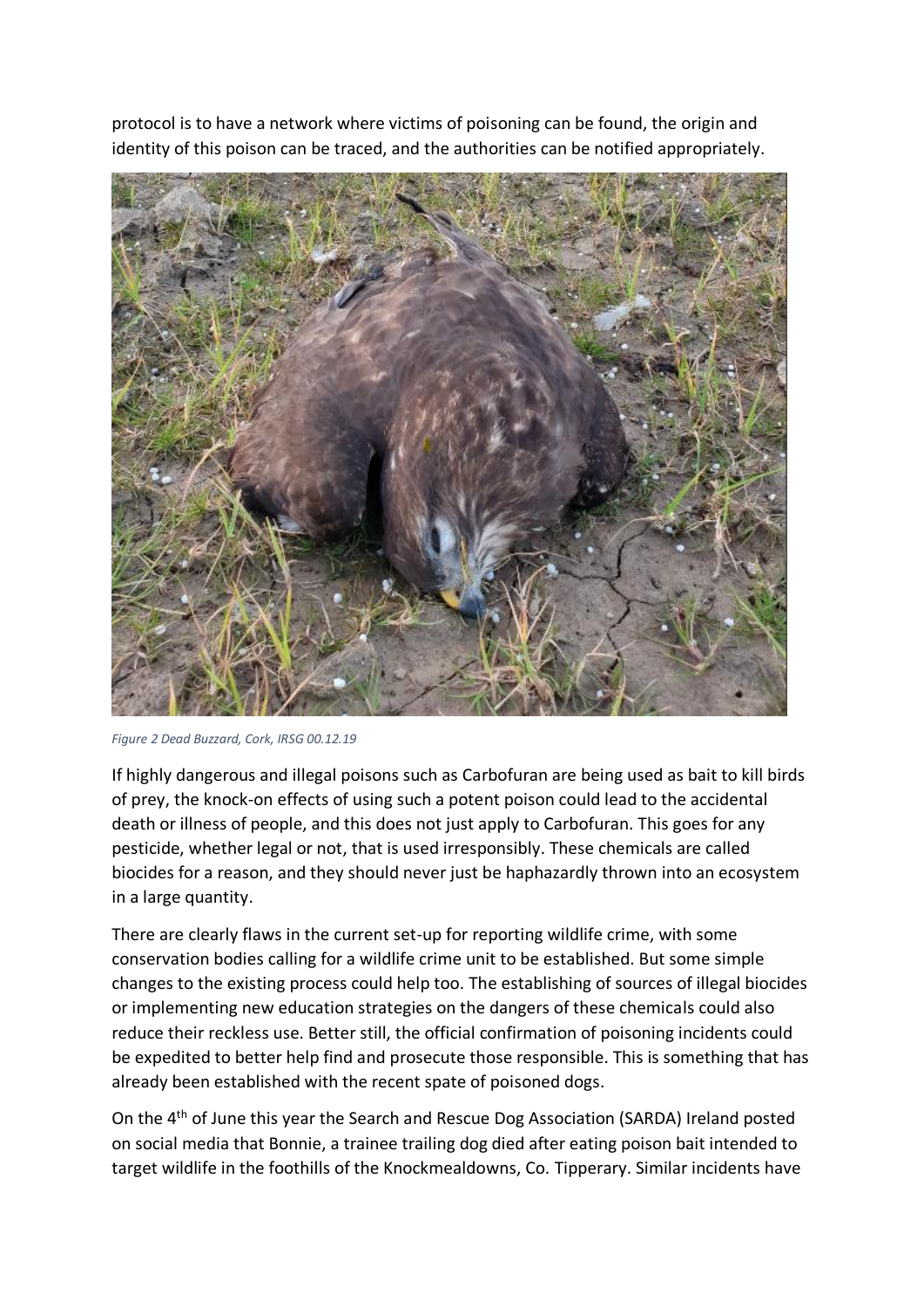also been occurring in Connemara, Co. Galway with dogs being poisoned and dying by ingesting intentionally laid down bait. In both cases the confirmation of poisoning was established a few weeks after the event, not months.

It is difficult to catch someone in the act of laying poison bait or shooting birds of prey and harder still months after the event has taken place.

With the recent confirmation of another buzzard poisoned in Tipperary and Limerick it's clear, that for some, 23 dead buzzards was not enough. If we are to ensure such an incident does not happen again, we must make these changes now. Not doing so and allowing more birds of prey, native wildlife, pets, assistance animals and potentially people to suffer and die would be the real crime.

Article by - Seán David Byrne – Zoology Graduate

Edited by – Paul Gallagher – Secretary of PAW Ireland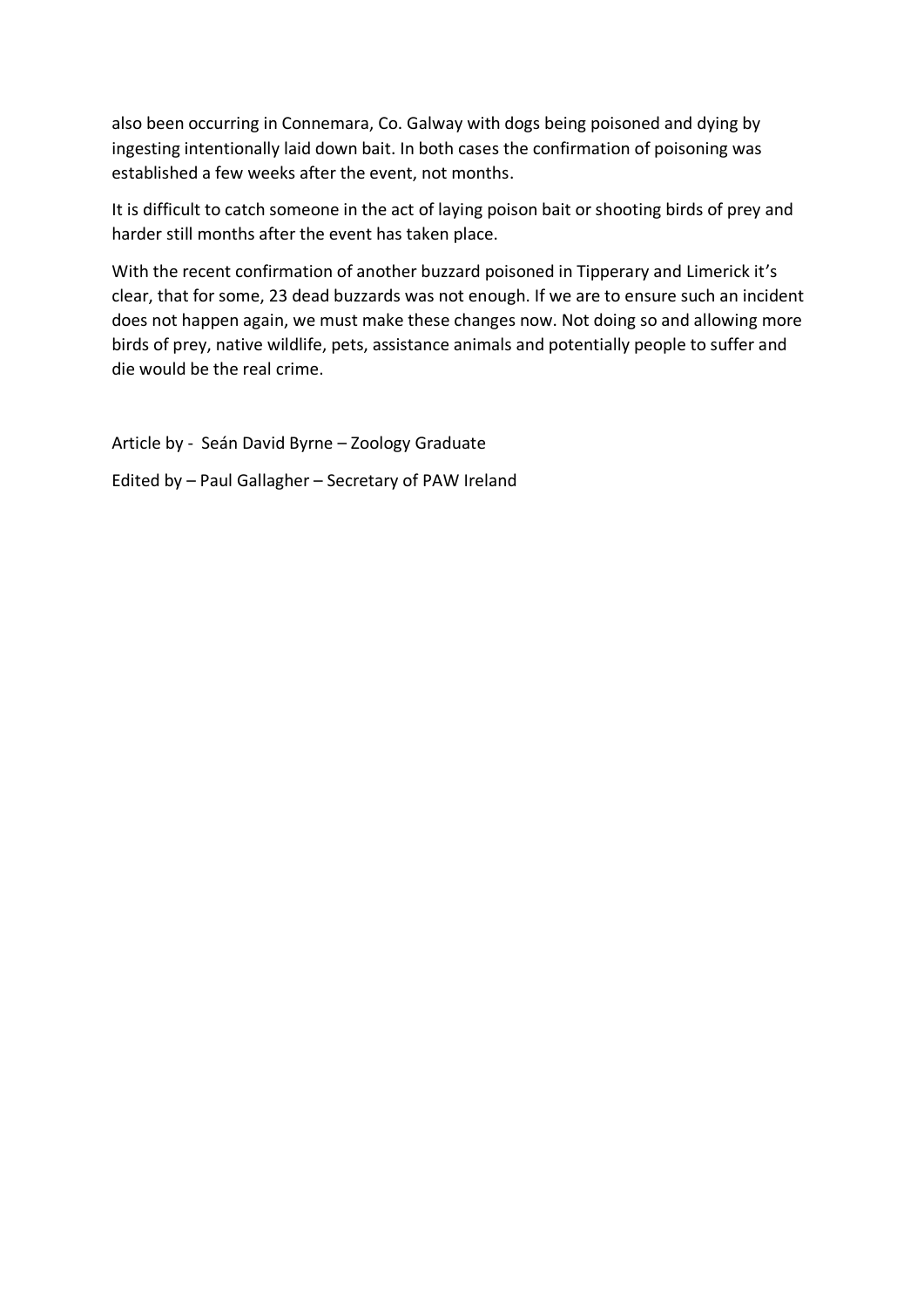## **References**

● Largest birds of prey poisoing in decades takes place in County Cork, 9<sup>th</sup> May 2020. Cork Beo.

<https://www.corkbeo.ie/news/local-news/largest-birds-prey-poisoning-decades-18226771>

● Widespread revulsion at the illegal poisoning of rare, protected Hen Harrier in Co. Meath, 30<sup>th</sup> January 2020. Bird Watch Ireland.

[https://birdwatchireland.ie/widespread-revulsion-at-the-illegal-poisoning-of-rare](https://birdwatchireland.ie/widespread-revulsion-at-the-illegal-poisoning-of-rare-protected-hen-harrier-in-co-meath/)[protected-hen-harrier-in-co-meath/](https://birdwatchireland.ie/widespread-revulsion-at-the-illegal-poisoning-of-rare-protected-hen-harrier-in-co-meath/)

**•** Trust calls for 'wildlife crime unit' after mass buzzard poisoning in Cork,  $12<sup>th</sup>$  May 2020. Irish Examiner.

[https://www.irishexaminer.com/breakingnews/ireland/trust-calls-for-wildlife-crime-unit](https://www.irishexaminer.com/breakingnews/ireland/trust-calls-for-wildlife-crime-unit-after-mass-buzzard-poisoning-in-cork-999057.html)[after-mass-buzzard-poisoning-in-cork-999057.html](https://www.irishexaminer.com/breakingnews/ireland/trust-calls-for-wildlife-crime-unit-after-mass-buzzard-poisoning-in-cork-999057.html)

● Buzzards, Bird Watch Ireland.

<https://birdwatchireland.ie/birds/buzzard/>

● John Lusby, 2011. Species Focus: Buzzard Comeback, numbers continue to soar. Bird Watch Ireland.

[https://birdwatchireland.ie/app/uploads/2020/05/Buzzard-Species-Focus-Wings-Spring-](https://birdwatchireland.ie/app/uploads/2020/05/Buzzard-Species-Focus-Wings-Spring-2011-compressed.pdf)[2011-compressed.pdf](https://birdwatchireland.ie/app/uploads/2020/05/Buzzard-Species-Focus-Wings-Spring-2011-compressed.pdf)

● Bird of Prey Poisoning and Persecution Report 2011, National Parks and Wildlife Service & Department of Arts, Heritage and the Gaeltacht

[https://www.npws.ie/sites/default/files/publications/pdf/2011%20Bird%20of%20Prey%20P](https://www.npws.ie/sites/default/files/publications/pdf/2011%20Bird%20of%20Prey%20Poison%20and%20Persecution%20Report-July2013.pdf) [oison%20and%20Persecution%20Report-July2013.pdf](https://www.npws.ie/sites/default/files/publications/pdf/2011%20Bird%20of%20Prey%20Poison%20and%20Persecution%20Report-July2013.pdf)

● SI No. 481 of 2010 (Restrictions on use of poison bait) Regulations 2010, National Parks and Wildlife Service.

<https://www.npws.ie/legislation/irish-law/bait-use-restrictions>

● Carbofuran, Science Direct.

<https://www.sciencedirect.com/topics/agricultural-and-biological-sciences/carbofuran>

● 60 Minutes: Poison takes toll on Africa's Lions, 26<sup>th</sup> March 2009, CBS

<https://www.cbsnews.com/news/poison-takes-toll-on-africas-lions/>

● Investigations ongoing into poisoning of 23 buzzards, 13 May 2020. Agriland.